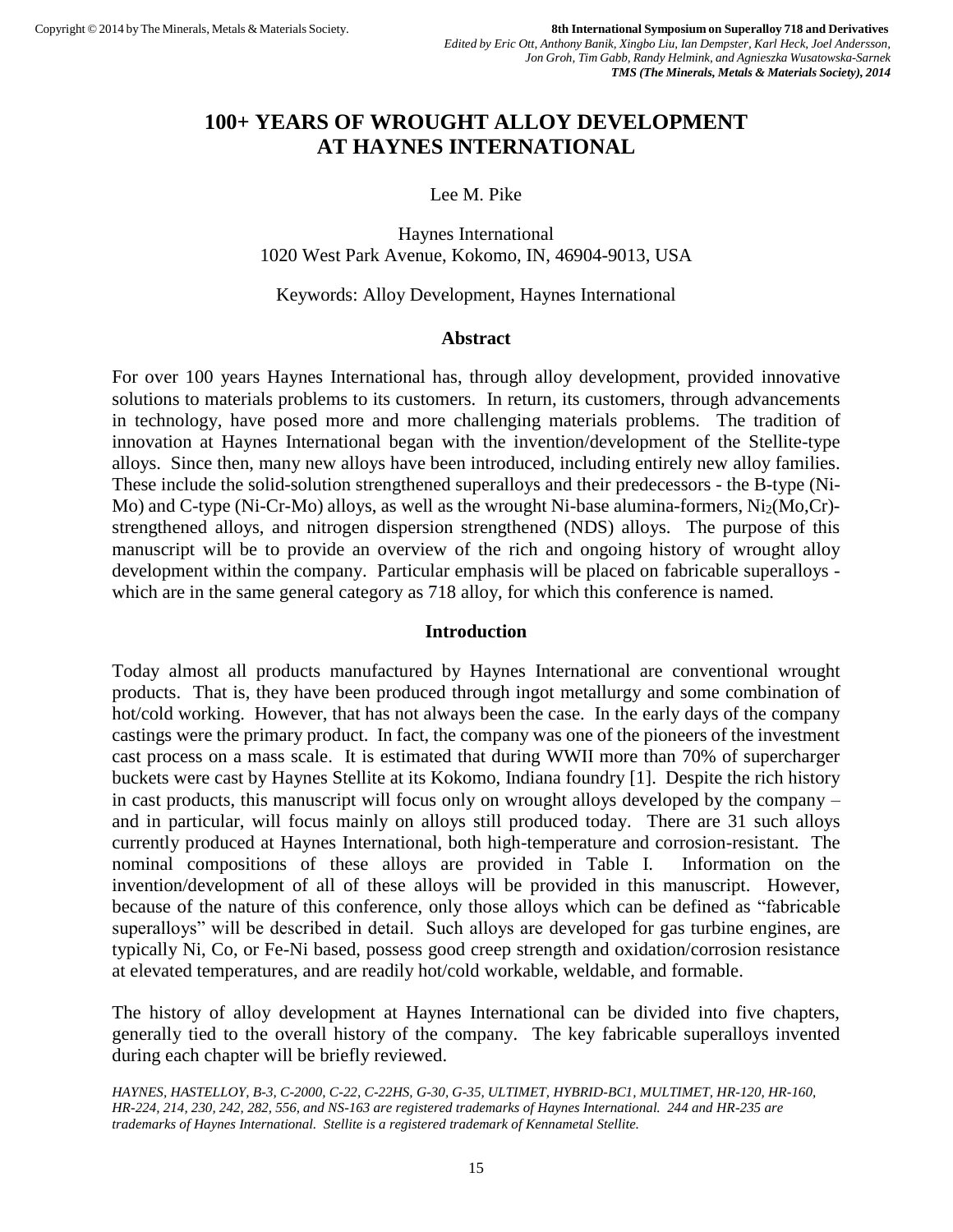| <b>Alloy</b>                    | Ni              | Co              | Fe               | Cr              | Mo                | W                | Mn                    | <b>Si</b> | Al               | Ti      | $\mathbf C$      | B                      | <b>Other</b>         |
|---------------------------------|-----------------|-----------------|------------------|-----------------|-------------------|------------------|-----------------------|-----------|------------------|---------|------------------|------------------------|----------------------|
| <b>Nickel-Base Alloys</b>       |                 |                 |                  |                 |                   |                  |                       |           |                  |         |                  |                        |                      |
| $\overline{B}$                  | Bal.            | $2.5*$          | 5                | $1*$            | 28                |                  | $1*$                  | $1*$      |                  |         | $0.05*$          |                        | 0.3V                 |
| W                               | Bal.            | $2.5*$          | 6                | $\overline{5}$  | 24                | $1*$             | $1*$                  | $1*$      |                  |         | $0.12*$          |                        | $0.6*V$              |
| $\overline{\text{X}}$           | Bal.            | 1.5             | 18               | 22              | 9                 | 0.6              | $1*$                  | $1*$      | $0.5*$           | $0.15*$ | 0.10             | $0.008\ensuremath{^*}$ |                      |
| $\overline{\rm N}$              | Bal.            | $0.2*$          | $4*$             | $\overline{7}$  | 16                | $0.5*$           | $0.8*$                | $1*$      |                  |         | 0.06             |                        |                      |
| $C-276$                         | Bal.            | $2.5*$          | 5                | 16              | 16                | $\overline{4}$   | $1*$                  | $0.08*$   |                  |         | $0.01*$          |                        |                      |
| $C-4$                           | Bal.            | $2*$            | $3*$             | 16              | 16                |                  | $1*$                  | $0.08*$   |                  | $0.7*$  | $0.01*$          |                        |                      |
| $\overline{S}$                  | Bal.            | $2*$            | $3*$             | 16              | 15                | $1*$             | 0.5                   | 0.4       | 0.25             |         | $0.02*$          | $0.015*$               | 0.02La               |
| $G-30^{\circledast}$            | Bal.            | $5*$            | 15               | 30              | 5.5               | 2.5              | $1.5*$                | $0.8*$    |                  |         | $0.03*$          |                        | 2Cu, 0.8 Nb          |
| $214^{\circ}$                   | Bal.            | $2*$            | 3                | 16              | $0.5*$            | $0.5*$           | $0.5*$                | $0.2*$    | 4.5              | $0.5*$  | 0.04             | $0.01\mathrm{*}$       | $0.01Y, 0.1*Zr$      |
| $230^\circ$                     | Bal.            | $\overline{5*}$ | $3*$             | 22              | $\overline{c}$    | 14               | 0.5                   | 0.4       | 0.3              | $0.1*$  | 0.10             | $0.015*$               | 0.02La               |
| $C-22^{\circledR}$              | Bal.            | $2.5*$          | 3                | 22              | $\overline{13}$   | $\mathfrak{Z}$   | $0.5*$                | $0.08*$   |                  |         | $0.01*$          |                        |                      |
| $HR-160^{\circledR}$            | Bal.            | 29              | $2*$             | 28              | $1*$              | $1*$             | 0.5                   | 2.75      | $0.4*$           | 0.5     | 0.05             |                        |                      |
| $242^{\circledR}$               | Bal.            | $1*$            | $2*$             | 8               | 25                |                  | $0.8*$                | $0.8*$    | $0.5*$           |         | $0.03*$          | $0.006*$               |                      |
| $D-20\overline{5}$ <sup>®</sup> | Bal.            |                 | 6                | 20              | 2.5               |                  |                       | 5         |                  |         | $0.03*$          |                        | 2Cu                  |
| $C-2000$ ®                      | Bal.            | $2*$            | $3*$             | 23              | 16                |                  | $0.5*$                | $0.08*$   | $0.5*$           |         | $0.01*$          |                        | 1.6Cu                |
| $B-3^{\circledR}$               | Bal.            | $3*$            | 1.5              | 1.5             | 28.5              | $\overline{3^*}$ | $3*$                  | $0.1*$    | $0.5*$           | $0.2*$  | $0.01\mathrm{*}$ |                        |                      |
| $G-35^\circ$                    | Bal.            | $1*$            | $2*$             | $\overline{33}$ | 8.1               | $0.6*$           | $0.5*$                | $0.6*$    | $0.4*$           |         | 0.05             |                        |                      |
| $C-22HS^{\circledR}$            | Bal.            | $1*$            | $2*$             | 21              | $\overline{17}$   | $1*$             | $0.8*$                | $0.08*$   | $0.5*$           |         | $0.01*$          | $0.006*$               |                      |
| HYBRID-BC1 <sup>®</sup>         | Bal.            |                 | $1.25*$          | $\overline{15}$ | 22                |                  | $0.25*$               | $0.08*$   | $0.5*$           |         | $0.01*$          |                        |                      |
| 282                             | Bal.            | 10              | $1.5*$           | 20              | 8.5               |                  | $\overline{0.3*}$     | $0.15*$   | $\overline{1.5}$ | 2.1     | 0.06             | 0.005                  |                      |
| $HR-224^{\circledR}$            | Bal.            | $2*$            | 27.5             | 20              | $0.5*$            | $0.5*$           | $0.5*$                | 0.3       | 3.6              | 0.3     | 0.05             | $0.004*$               |                      |
| $244^{\mathrm{TM}}$             | Bal.            | $1*$            | $\overline{2^*}$ | 8               | $22.\overline{5}$ | 6                | $0.8*$                | $0.1*$    | $0.5*$           |         | $0.03*$          | $0.006*$               |                      |
|                                 |                 |                 |                  |                 |                   |                  | <b>Co-Base Alloys</b> |           |                  |         |                  |                        |                      |
| 6B                              | 2.5             | Bal.            | $3*$             | 30              | $1.5*$            | 4                | 1.4                   | 0.7       |                  |         | $\mathbf{1}$     |                        |                      |
| $\overline{25}$                 | 10              | Bal.            | $3*$             | 20              | $1*$              | 15               | 1.5                   | $0.4*$    |                  |         | 0.10             |                        |                      |
| 188                             | $\overline{22}$ | Bal.            | $3*$             | $\overline{22}$ |                   | 14               | $1.25*$               | 0.35      |                  |         | 0.10             | $0.015*$               | $\overline{0.03}$ La |
| <b>ULTIMET®</b>                 | 9               | Bal.            | $\overline{3}$   | 26              | $\overline{5}$    | $\overline{2}$   | 0.8                   | 0.3       |                  |         | 0.06             |                        | $0.08N$              |
| NS-163 <sup>®</sup>             | 8               | Bal.            | 21               | 28              |                   |                  | $0.5*$                | $0.5*$    | $0.5*$           | 1.3     | 0.10             | $0.015*$               | 1 Nb                 |
|                                 |                 |                 |                  |                 |                   |                  | <b>Fe-Base Alloys</b> |           |                  |         |                  |                        |                      |
| <b>MULTIMET®</b>                | 20              | 20              | Bal.             | 21              | 3                 | $2.\overline{5}$ | 1.5                   | $1*$      |                  |         | 0.12             |                        | 1 Nb, 0.15N          |
| $556^{\circ}$                   | 20              | 18              | Bal.             | 22              | 3                 | 2.5              | $\mathbf{1}$          | 0.4       | 0.2              |         | 0.10             | $0.02*$                | $0.6$ Ta, $0.02$ Zr, |
|                                 |                 |                 |                  |                 |                   |                  |                       |           |                  |         |                  |                        | 0.02La, 0.20N        |
| $HR-120^{\circledR}$            | 37              | $3*$            | Bal.             | 25              | $1*$              | $0.5*$           | 0.7                   | 0.6       | 0.1              | $0.2*$  | 0.05             | 0.004                  | 0.7 Nb, 0.20N        |

Table I. Nominal Compositions† of Wrought Alloys Developed by Haynes International

<sup>†</sup>All compositions in this manuscript are given in wt.%  $*$ Maximum

**Haynes Stellite Company (1912 to 1920)**

The origin of the present day Haynes International begins first with Elwood Haynes, a worldrenowned inventor and metallurgist. The many pursuits and contributions of Mr. Haynes (automobiles, stainless steel, etc.) are well documented and make for interesting reading [1,2]. For the purposes of this manuscript, what is most relevant is his invention of a series of cobalt-base, wear-resistant alloys, known commercially as the Stellite® alloys (so-named from the Latin word for star, "Stella", due to the permanent star-like luster of the alloys). Mr. Haynes invented these alloys on his own using various makeshift laboratory facilities, including one in his own backyard in Kokomo, Indiana. Originally developed to produce fine cutlery, the Stellite alloys found widespread application as tool material for cutting, high speed machining, etc. The first patent for Stellite-type alloys was issued in 1907 and a subsequent pair of patent applications was submitted in 1912. Upon hearing in September of that year that these latter patents would be granted, Mr. Haynes founded the Haynes Stellite Company in Kokomo to manufacture and sell them. The unique properties of the Stellite alloys propelled the new company to grow, particularly during WWI where the use of Stellite cutting tools in the machining of munitions proved critical.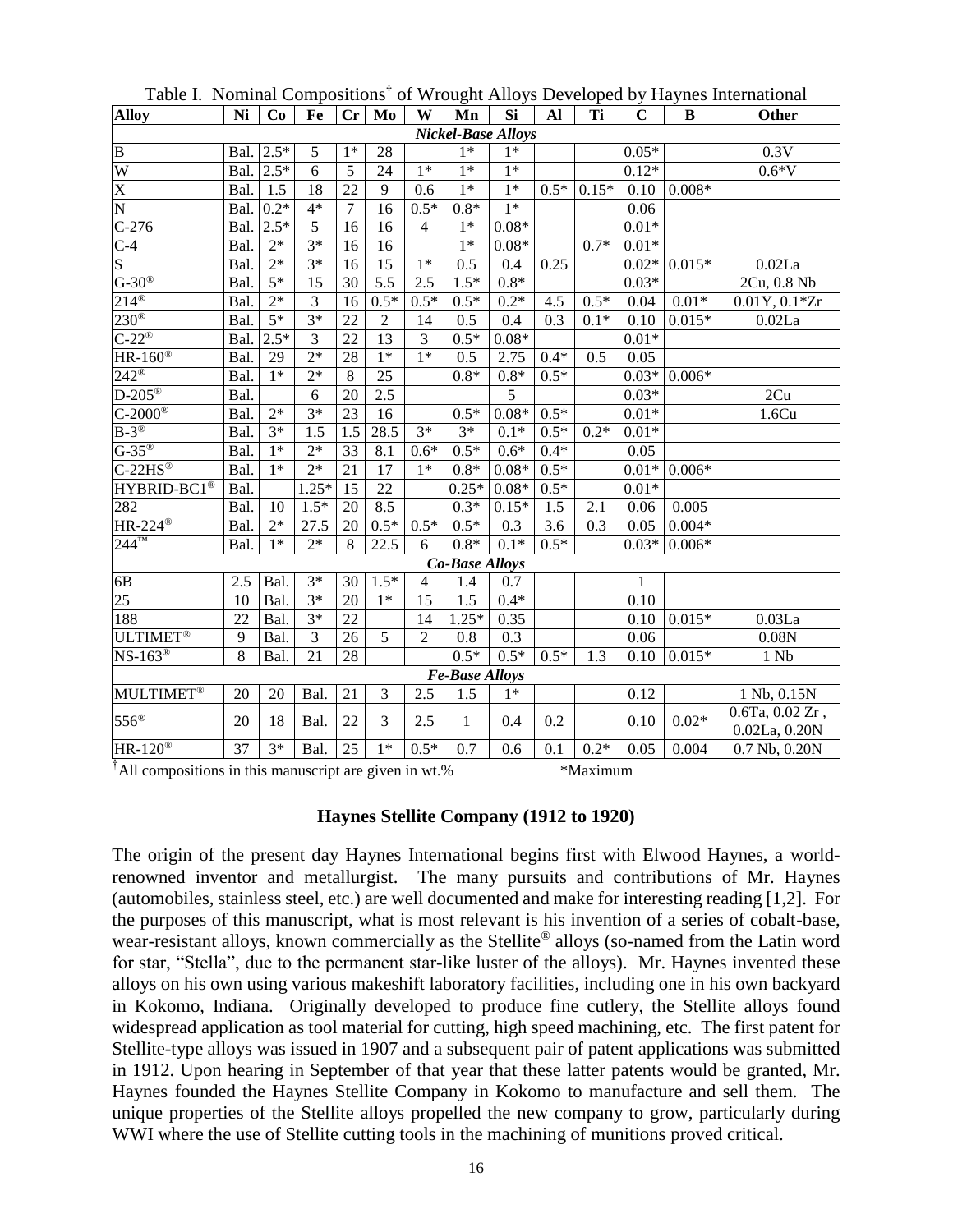6B alloy While this alloy may not quite fit the definition of a fabricable superalloy as described above, some attention is due here since it is the oldest of the wrought alloys still produced by Haynes International. A member of the Stellite-type (Co-Cr-W) alloys, it has outstanding resistance to most types of wear. There is considerable difficulty in manufacturing the Co-Cr-W alloys through conventional hot/cold working methods, a consequence of their high carbon content and rapid work hardening rates. Therefore, most are normally produced as castings or through powder metallurgy. However, one composition (Co-28Cr-1.5W-1.15C) was amenable to hot working, albeit through a rather slow and tedious process. That composition is known as 6B alloy and was covered by one of Elwood Haynes original patents, see Table II. It can be produced in sheet, plate, and bar form. Applications include sleeves, bushings, bearings, valves and valve seats, saw blade, and turbine blade shields.

| Table II. Wrought Alloys Developed from 1912 to 1920 |                 |          |                 |                   |  |  |  |
|------------------------------------------------------|-----------------|----------|-----------------|-------------------|--|--|--|
| Alloy                                                | Inventor( $s$ ) | Location | U.S. Patent No. | <b>Issue Date</b> |  |  |  |
| 6B                                                   | Elwood Haynes   | Kokomo   | 1.057.423       | 1913              |  |  |  |

Table II. Wrought Alloys Developed from 1912 to 1920

#### **Union Carbide Years (1920 to 1969)**

In 1920, the Haynes Stellite Company was sold to Union Carbide where it remained for almost 50 years. The name of the company was kept in place until 1963, when it was renamed the Stellite Division of the Union Carbide Company [1]. Research and development of new products was carried out in various locations during this time frame, as detailed in the following sections. A list of the wrought alloys developed during the Union Carbide years and which are still produced today is given in Table III along with the associated U.S. patent information and inventor names.

| Alloy           | O<br>Inventor(s)                                  | Location                      | U.S. Patent No. | Patent Issue<br>/Other Date |
|-----------------|---------------------------------------------------|-------------------------------|-----------------|-----------------------------|
| B               | Unknown                                           | Long Island/<br>Niagara Falls |                 | $~1929^{\rm A}$             |
| <b>MULTIMET</b> | Russell Franks,<br>William O. Binder              | Niagara Falls                 | 2,432,615       | 1947                        |
| W               | Unknown                                           | Niagara Falls                 |                 | $~1951^{\rm B}$             |
| 25              | William O. Binder                                 | Niagara Falls                 | 2,684,299       | 1954                        |
| X               | Howard R. Spendelow, Jr.,<br><b>Walter Crafts</b> | Niagara Falls                 | 2,703,277       | 1955                        |
| N               | Henry Inouye, William D. Manly,<br>Thomas K Roche | Oak Ridge                     | 2,921,850       | $1960^{\circ}$              |
| $C-276$         | See note <sup>D</sup>                             |                               |                 | $1965 - 6^D$                |
| 188             | Robert B. Herchenroeder                           | Kokomo                        | 3,418,111       | 1968                        |

Table III. Wrought Alloys Developed from 1920 to 1969

 $A$  See text for more information.

<sup>&</sup>lt;sup>B</sup> HASTELLOY W was developed specifically as a dissimilar weld metal and introduced around 1951. There is some evidence that it was developed with input from Rudy Thielman, then of Pratt & Whitney [3,4].

<sup>C</sup> During this time period, Oak Ridge National Laboratory was operated by Union Carbide. The first full-scale heats of INOR-8 (HASTELLOY N) were produced in Kokomo in 1957 [3].

<sup>&</sup>lt;sup>D</sup>R. B. Leonard of Union Carbide Stellite Division (Kokomo) defined the final composition of HASTELLOY C-276 alloy, which was a low-carbon version of the alloy described by BASF in U.S. Patent No. 3,203,792 (licensed to Union Carbide), which itself was a low-silicon version of the original HASTELLOY C alloy [5].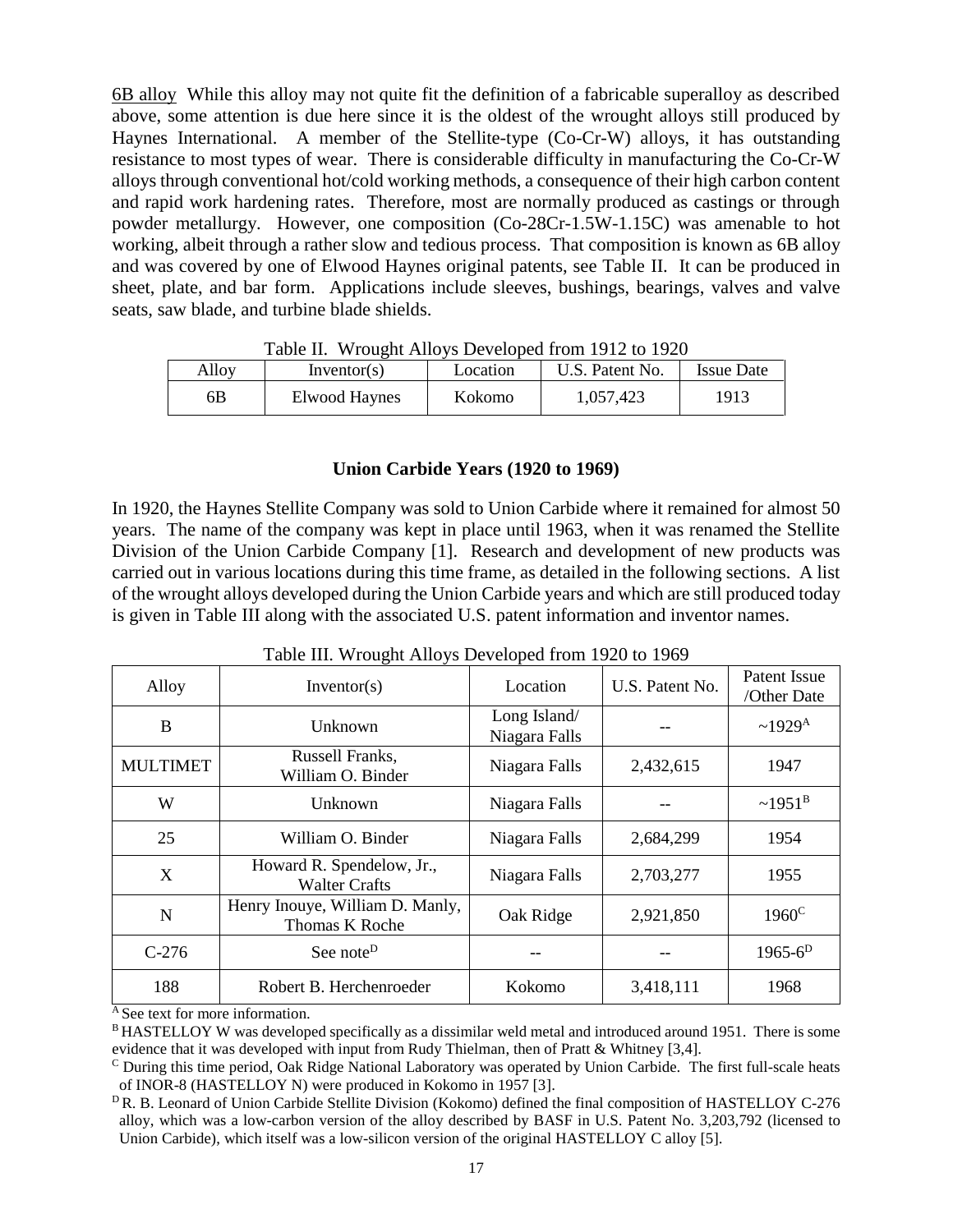## Long Island/Niagara Falls Research Laboratories

Union Carbide had a research lab in Long Island, NY supporting Haynes Stellite Company until 1933, after that the research lab moved to Niagara Falls, NY [1]. Additionally, developmental work was performed at the Electro Metallurgical plant in Niagara Falls – also a part of Union Carbide. A number of new alloys and products were developed during this time period, including both cast and wrought alloys, as well as welding products. Possibly the most notable inventions of these early years were the HASTELLOY series of alloys. For some time, wrought forms of the company's alloys were melted in Kokomo or Niagara Falls, but sent outside for conversion forging, rolling, etc. In 1948, the company invested in the Wrought Alloy Plant to produce these product forms in-house. That mill facility, now known as the Deffenbaugh Street Operations (or DSO), is still in use today as the primary production facility for Haynes International.

The Original HASTELLOY Alloys The development of the original HASTELLOY series of alloys (A, B, C, and D) represented a major change for the company, providing new market areas beyond wear-resistant applications. The HASTELLOY alloys (trademark derived from "Haynes Stellite Alloy") provided excellent corrosion-resistance as well as high temperature strength. Credited for leading the development effort was Dr. Frederick M. Becket of Electro Metallurgical (and later V.P. of Haynes Stellite from 1923 to 1938) [1]. The first to be introduced was HASTELLOY A with a nominal composition of Ni-21Mo-19Fe-2Mn. The patent for this alloy (U.S. Patent No. 1,710,445) was issued in 1929, with Dr. Becket himself as the inventor. Applications for HASTELLOY A included those in the chemical process industry as well as high temperatures. One example of the latter was the hot wheel of a G.E.-built supercharger used in WWII [6]. The next alloy developed was HASTELLOY B (Ni-28Mo-5Fe-0.3V). While this alloy was developed by Union Carbide/Electro Metallurgical, no record could be found of the primary inventor. The high level of Mo in the new alloy resulted in high strength as well as corrosionresistance, particularly to reducing acids. The composition of HASTELLOY B alloy was significantly different from an alloy (Ni-10Mo-10Fe) invented by Alvah W. Clement of the Cleveland Brass Manufacturing Co., but fell within the rather wide patent claims (U.S. Patent No. 1,375,083). The Clement patent was acquired by Union Carbide around 1930, just prior to the introduction of HASTELLOY B alloy [1,3]. While HASTELLOY B alloy found application in a vast array of corrosion-resistant applications, it was also used as a high-temperature alloy in applications such as forged supercharger blades, engine rings, and rocket nozzles on the Viking I and II Mars lander terminal descent systems.[6,7] Although HASTELLOY B has been replaced by the newer HASTELLOY B-3 alloy for use in reducing corrosion-resistant applications, it is still produced to this day for certain high-strength, high-temperature applications. The original HASTELLOY C alloy (Ni-16Cr-16Mo-5Fe-4W-0.7Si-0.5Mn-0.2V-0.06C) was patented in 1931 by Russell Franks (U.S. Patent No. 1,836,317). The addition of Cr was beneficial for both high temperature oxidation as well as oxidizing acid solutions. Since the Mo level was also relatively high, the resistance to reducing acids was also quite good. Originally introduced as a cast alloy, wrought processing techniques were soon developed. This alloy was put into service in both corrosion-resistant and high-temperature applications. High-temperature uses of HASTELLOY C alloy included the nozzle skirts on the F-1 engines which powered the Apollo Saturn V rocket, as well as the third-stage nozzle vane in Pratt & Whitney's J75 engine on the U-2 and other aircraft [3,8]. The modern-day C-family of alloys (C-276, C-4, C-22, C-2000, and C-22HS alloys) are used primarily in multi-purpose corrosion-resistant applications due to their strong resistance to both oxidizing and reducing acids. Modern high temperature applications for the C-family alloys are limited due to the superior oxidation resistance and thermal stability of more recently developed high temperature alloys. HASTELLOY D alloy (Ni-9Si-3Cu) was developed for sulfuric acid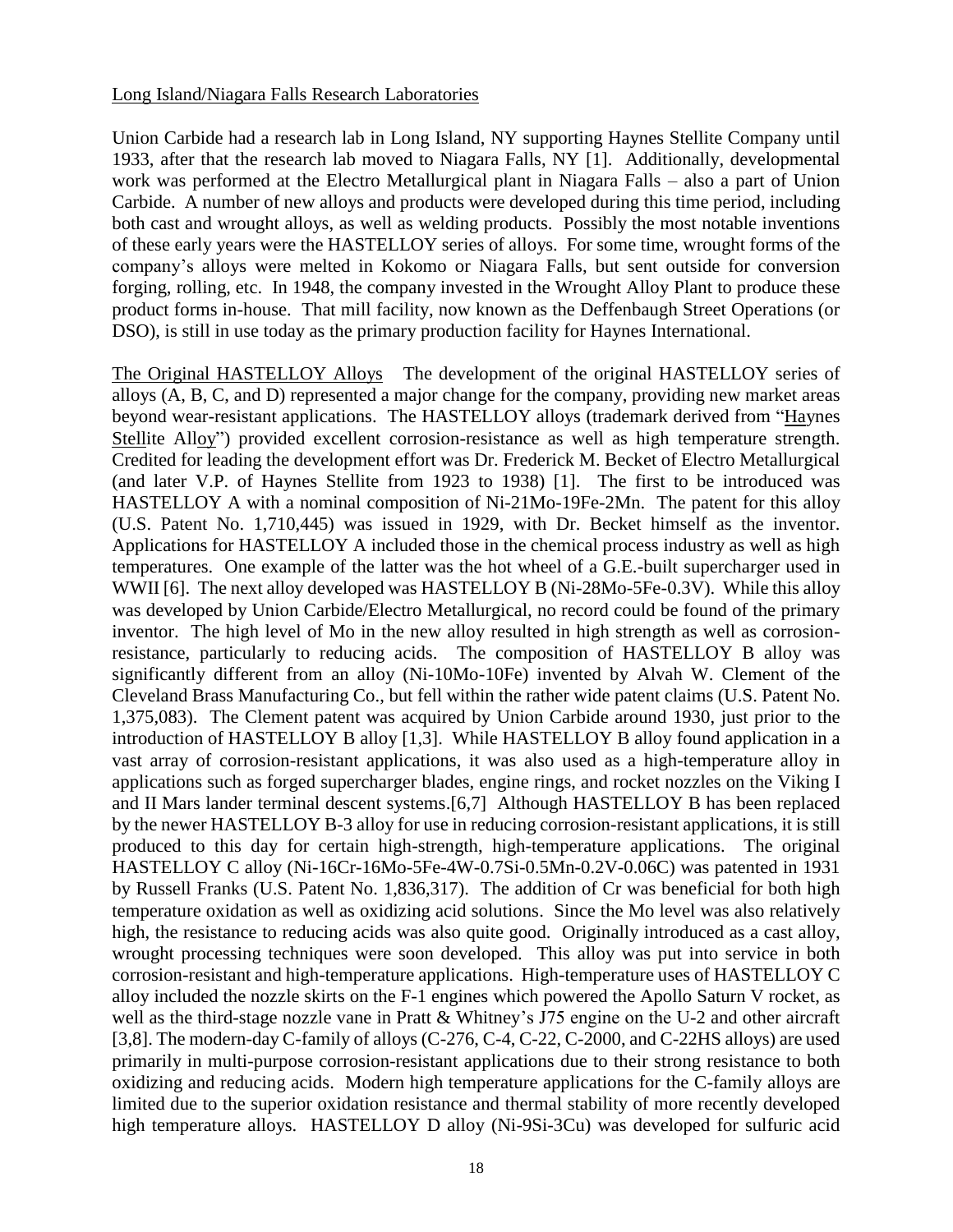resistance and was used almost exclusively in cast form. The patent for this alloy was U.S. Patent No. 1,753,904 issued in 1930 to Clayton E. Plummer of Electro Metallurgical. The modern-day adaptation is HASTELLOY D-205 alloy, which is a wrought product known primarily for its resistance to sulfuric acid, particularly for very high concentrations. Due to their success in gas turbine applications, the early HASTELLOY alloys (particularly B and C) have been identified as the predecessors to the modern solid-solution strengthened superalloys [9].

MULTIMET alloy At the start of World War II, there was a pressing need for improved wrought high temperature alloys for gas turbine engines. Efforts to develop such alloys eventually led to the invention of MULTIMET alloy in 1945 [10]. (Note that another name for this alloy is N-155 alloy, which was the name used during the development of the alloy at the Niagara Falls Research Laboratory.) The key design properties of MULTIMET alloy (Fe-20Ni-20Co-21Cr-3Mo-2.5W-1.5Mn-1Nb-0.15N-0.12C) included good high temperature creep-rupture strength and oxidation resistance, as well as adequate fabricability and thermal stability. The composition could tolerate the large amount of Stellite and alloy S-816 scrap which was available in the post-war period [6,11]. At the time of the invention, MULTIMET had a unique combination of properties and was very effective in a large variety of gas turbine components, including tail-pipes and tail-cones, afterburner parts, exhaust manifolds, combustion chambers, turbine blades, buckets, and nozzles. One early example was the jet tail-cone and tail-pipe on the B-45, the first jet-powered bomber in the U.S. [10]. When the Wrought Alloy Plant was built in Kokomo in 1948, the highest volume alloy for several years was MULTIMET alloy [3]. Unfortunately, the lack of an in-house wrought processing facility during the initial development of the alloy led to unfavorable licensing agreements with competitors, and the full potential of the development was never fully realized. Indeed, this was one of the justifications which led to the construction of the new plant.

HAYNES 25 alloy During the debate in 1946 on whether or not to build the Wrought Alloy Plant in Kokomo, F. Sidney Badger (V.P. of R&D, 1944-1953) proposed a number of new products necessary for the success of the project [11]. First on this list was a readily fabricable hightemperature alloy. Work soon began and this was one of the main projects for the new hightemperature alloy development committee formed between Haynes Stellite and Niagara Falls. At a point well into the development of the new alloy, the U.S. Air Force (Wright Field) proposed specific requirements for a new sheet alloy for high-speed, jet-propelled aircraft [12-13]. Haynes Stellite declined the government funding since it was already far along on its own program, but agreed to develop the alloy to meet the Air Force requirements: 100h rupture lives at a load of 12 and 6 ksi (83 and 41 MPa) at 1700 and 1800°F (927 and 982°C), respectively. The result was called HAYNES 25 alloy (also known in the industry as L-605). Around the same time, a similar alloy was developed by Crucible Steel (which was funded by the Air Force). The alloys were similar enough that the two companies reached a cross-license agreement. HAYNES 25 alloy (Co-20Cr-15W-10Ni-1.5Mn-0.1C) had creep-rupture strength which far surpassed MULTIMET. In fact, until the recent advent of NS-163 alloy, HAYNES 25 alloy had the highest creep strength of the fabricable superalloys. Additionally, HAYNES 25 alloy is known for its excellent wear resistance, particularly against erosion and galling. Furthermore, HAYNES 25 alloy has excellent hot hardness and sulfidation-resistance. HAYNES 25 alloy has found application in numerous gas turbine components, including combustors, rings, seals, and blades. It has also been used in balls and bearings, forging dies, and a variety of industrial heating applications.

HASTELLOY X alloy The origin of HASTELLOY X alloy, one of the most widely used sheet alloys in the gas turbine industry, arose from post-war concerns about the supply of strategic elements (like Co, W, and Nb) in the possible event of a national emergency [11,14]. Both of the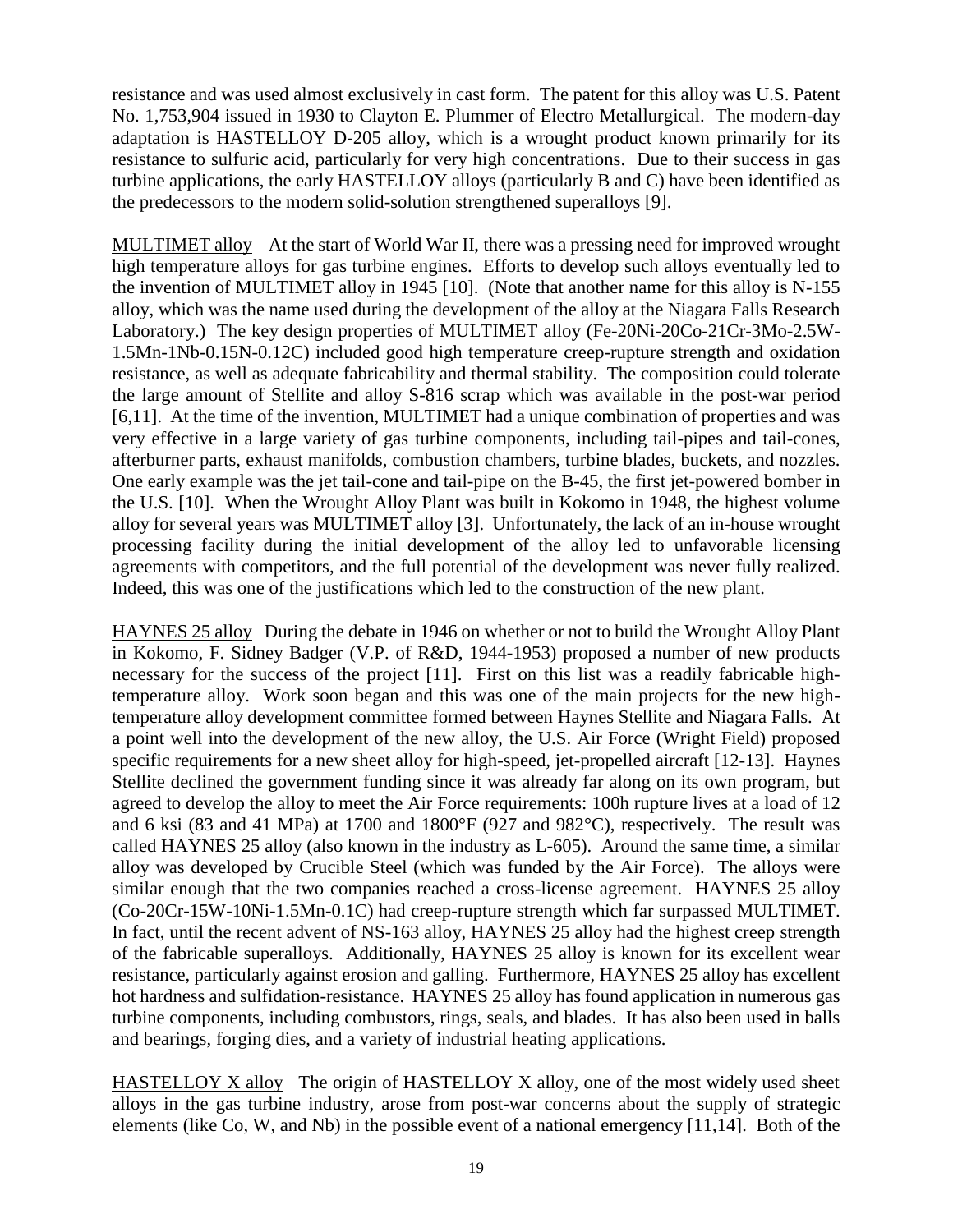primary high-temperature sheet alloys of the time, MULTIMET alloy (Co,Nb,W) and HAYNES 25 (Co,W), contained significant quantities of these elements. The effort to develop a "low alloy content" alloy was successful, the result being HASTELLOY X alloy (Ni-22Cr-18Fe-9Mo-1.5Co-0.6W-0.1C), invented by Howard R. Spendelow, Jr. and Walter Crafts. The first commercial-scale heat was produced in Kokomo in 1951, and within 5 years the alloy was the biggest volume wrought alloy produced at the mill [3]. HASTELLOY X alloy has very good creep-rupture strength, especially considering its low alloy content and high Fe content. However, what really distinguished HASTELLOY X alloy over the other alloys of the time was its exceptional oxidation resistance. These features, combined with excellent fabricability, allowed HASTELLOY X alloy to be specified into a vast array of gas turbine applications, including combustors, transition ducts, spray bars, and flameholders, as well as numerous afterburner components. More than 60 years after its introduction, HASTELLOY X alloy remains one of the largest volume superalloys for gas turbine engines [15].

# Technology Laboratories

In 1957, a new R&D laboratory facility was built on Park Avenue in Kokomo. It became the company's home for future alloy development work and remains in use to this day for the same purpose. The first two commercially successful developments, HAYNES 188 alloy and HASTELLOY C-276 alloy, were completed while the new Technology Labs were still under Union Carbide.



Figure 1. Comparative properties of 188 alloy vs. previously existing high-temperature alloys. a) 1000 hour rupture strength, b) oxidation resistance (1008 hour, 2000ºF(1093ºC), cycled weekly)

HAYNES 188 alloy The key features (see Figure 1) of HAYNES 188 alloy (Co-22Ni-22Cr-14W-1Mn-0.35Si0.1C-0.03La) are its high creep-rupture strength and oxidation resistance, the latter being significantly improved over previous Co-base alloys, such as HAYNES 25 alloy [16-17]. The alloy was also designed to have improved thermal stability over 25 alloy. 188 alloy was specifically tailored for critical, high-temperature sheet applications and has enjoyed tremendous success in a number of gas-turbine components, including combustor cans and liners, transition ducts, afterburner liners, turbine liners, nozzles, baffles, flameholders, and tail pipe liners. The matrix of 188 alloy has the fcc structure, which is stabilized due to the presence of Ni, Cr, Mn, and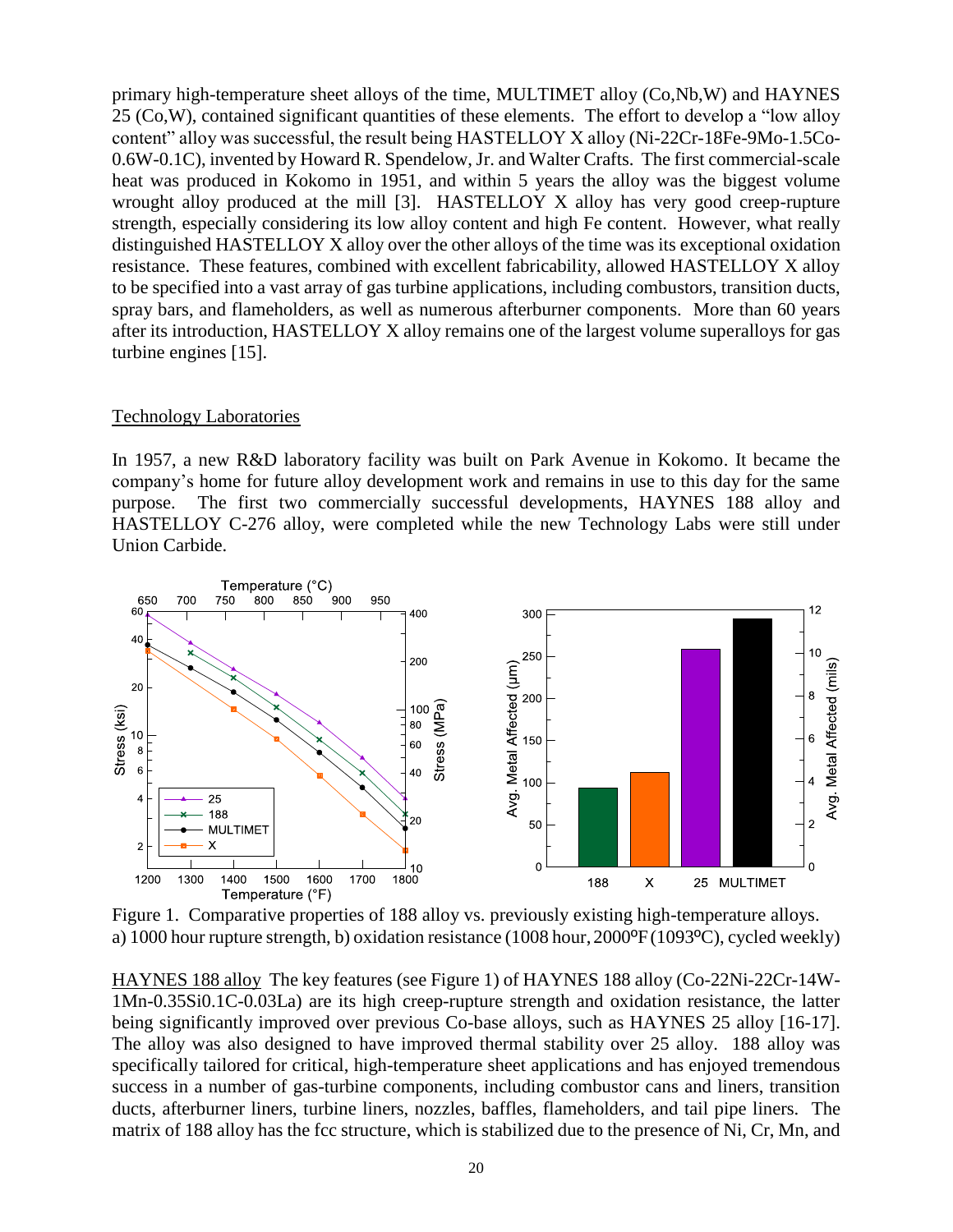C in sufficient quantity. Also present in the annealed condition are well-distributed  $M_6C$  carbides which serve to restrict grain growth during heat treatments and service exposures. Over long thermal exposures in the 1400 to 1600°F (760 to 871°C) range, some Laves phase can develop [16-17], but retained room temperature (RT) ductilities remain greater than 10%, even after 8000 hours [18]. The excellent oxidation resistance of the alloy has been associated with the addition of La (an element not found in HAYNES 25 alloy) as well its high Cr content. Being a Co-base alloy, 188 alloy also has excellent resistance to hot corrosion, sulfidation, and molten salt corrosion. HAYNES 188 alloy was invented by Robert B. Herchenroeder, who was inventor or co-inventor of four different alloys still produced by Haynes International and which have enjoyed commercial success.

#### **Cabot Corporation Years (1970 to 1989)**

In 1970, the Stellite Division was sold from Union Carbide to the Cabot Corporation. One of the strategies employed by the new management was to emphasize the production and supply of sheet products in both the aerospace and chemical process industries [15]. Renewed emphasis was put on alloy development, as well. A list of the alloys developed by the company during this time and still produced today is given in Table IV along with the inventor names and patent information.

| Alloy         | Inventor(s)                                                                                   | Location | U.S. Patent No. | <b>Issue Date</b> |
|---------------|-----------------------------------------------------------------------------------------------|----------|-----------------|-------------------|
| $C-4$         | F. Galen Hodge,<br>Russell W. Kirchner<br>William L. Silence                                  | Kokomo   | 4,080,201       | 1978              |
| S             | Dennis S. Acuncius,<br>Robert B. Herchenroeder,<br>Russell W. Kirchner,<br>William L. Silence | Kokomo   | 4,118,223       | 1978              |
| 556           | Robert B. Herchenroeder,<br>H. Joseph Klein                                                   | Kokomo   | 4,272,289       | 1981              |
| $G-30$        | Aziz I. Asphahani,<br>William L. Silence,<br>Paul E. Manning                                  | Kokomo   | 4,410,489       | 1983              |
| 214           | Robert B. Herchenroeder                                                                       | Kokomo   | 4,460,542       | 1984              |
| 230           | Dwaine L. Klarstrom                                                                           | Kokomo   | 4,476,091       | 1984              |
| $C-22$        | Aziz I. Asphahani                                                                             | Kokomo   | 4,533,414       | 1985              |
| <b>HR-160</b> | George Y. Lai                                                                                 | Kokomo   | 4,711,763       | 1987              |

Table IV. Wrought Alloys Developed from 1970 to 1989

HASTELLOY S alloy The project to develop HASTELLOY S alloy began from a request from Pratt & Whitney for an improved low thermal expansion alloy [19]. The properties requested were: 1) thermal expansion exhibited by HASTELLOY B alloy, 2) tensile strength of HASTELLOY X alloy, 3) oxidation resistance of HASTELLOY X alloy, and 4) formability of HASTELLOY N alloy. Furthermore, the alloy should have improved thermal stability compared to the other high temperature alloys of its day. This was a very difficult request to fulfill due to the opposing effects of the key alloying elements on the critical properties. The target for the thermal expansion requirement was soon relaxed to restrict the mean coefficient of thermal expansion from RT to 1800°F (982°C) to below 8.7x10<sup>-6</sup> in/in/°F (15.7x10<sup>-6</sup> m/m/°C). A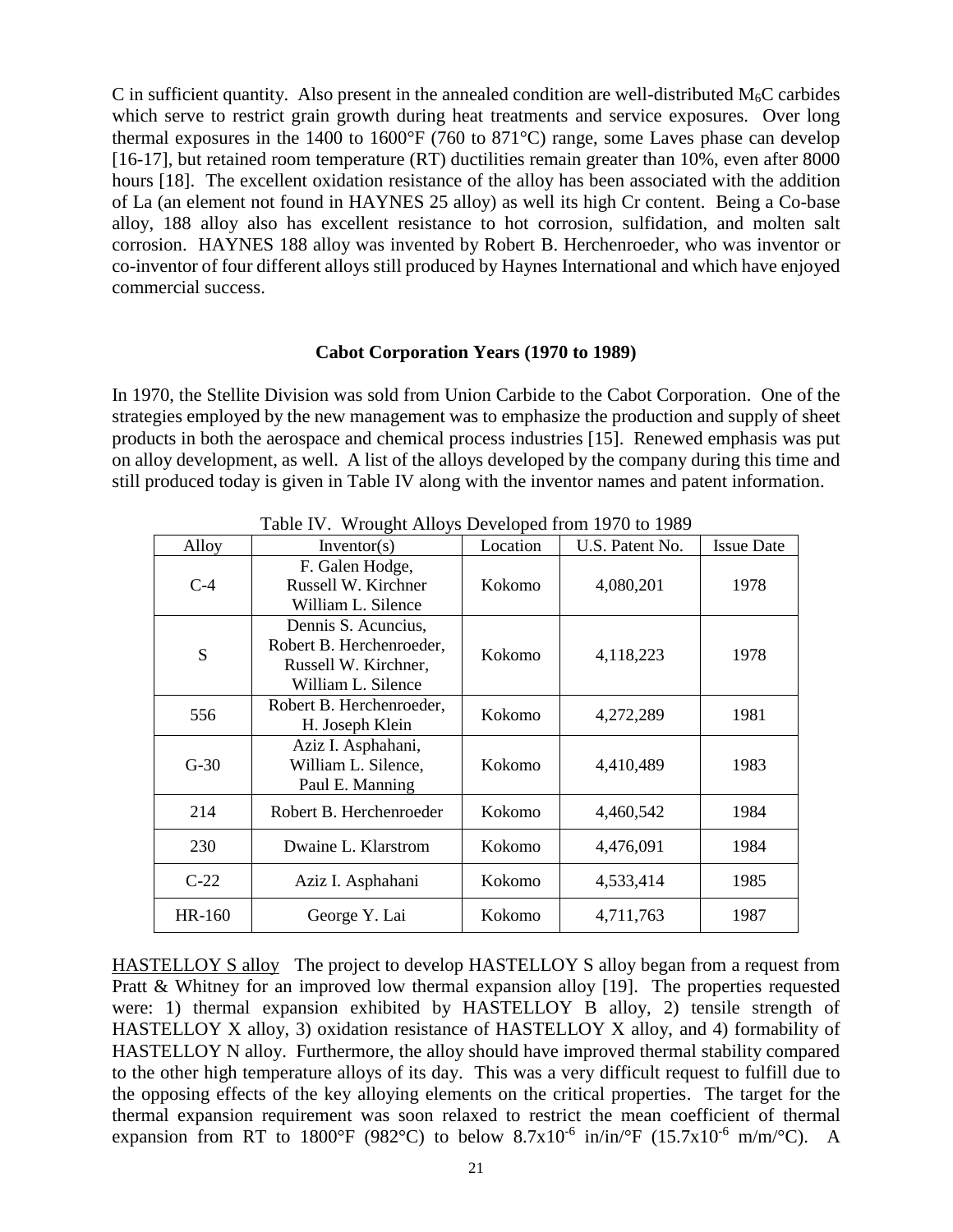systematic study was performed in short order and production material was produced within only 13 months (see Figure 2). The invention of the new HASTELLOY S alloy (Ni-16Cr-15Mo-0.5Mn-0.4Si-0.02La) was led by Dennis S. Acuncius who attributed the low thermal expansion to the proper balance of the nickel, chromium, and molybdenum contents and the excellent oxidation resistance to small, but effective additions of Si, Mn, and La [20]. The alloy was specified into a number of components including seal rings in particular, which required low thermal expansion for thermal fatigue resistance as well as dimensional control. Other early applications included burner cans and engine casings.



Figure 2. Comparative properties of low thermal expansion alloys. a) Coefficient of thermal expansion, b) Yield strength.

HAYNES 556 alloy This alloy was designed as a major improvement over MULTIMET alloy. While MULTIMET alloy had been successful, its biggest drawback was its average oxidation resistance. The objective behind the design of 556 alloy (Fe-20Ni-18Co-22Cr-3Mo-2.5W-1Mn-0.4Si-0.6Ta-0.2Al-0.2N-0.1C-0.02Zr-0.02La) was to produce an alloy with similar high temperature strength as MULTIMET alloy, but with better oxidation resistance. This goal was achieved through careful control of several minor elements [21]. The Nb present in MULTIMET alloy was replaced by Ta in the new 556 alloy. Niobium was found to be detrimental to oxidation, while the Ta additions did not have an adverse effect, and in fact may have been beneficial. More importantly, La was added to the alloy for improved scale adhesion. Al and Si were also carefully controlled to improve oxidation resistance. The end result was an alloy with significantly better oxidation resistance than MULTIMET alloy. The new 556 alloy also had improved weldability over MULTIMET alloy, particularly regarding heat affected zone (HAZ) cracking. This was attributed, in part, to the La addition [21]. However, it has also been shown that the substitution of Ta for Nb also played a role in the weldability improvement [22]. While 556 alloy was designed for aerospace applications (high strength, oxidation resistance, and fabricability), it has found a number of applications where resistance to corrosive, high-temperature environments is required. These have included waste incinerators, rotary calciners, and industrial gas turbines burning lowgrade fuels. Many of these environments are sulfur-bearing and are thus well-suited for 556 alloy (low Ni, high Co and Fe).

HAYNES 214 alloy The vast majority of wrought high temperature alloys derive their oxidation resistance from the formation of a protective chromia surface oxide layer. While often this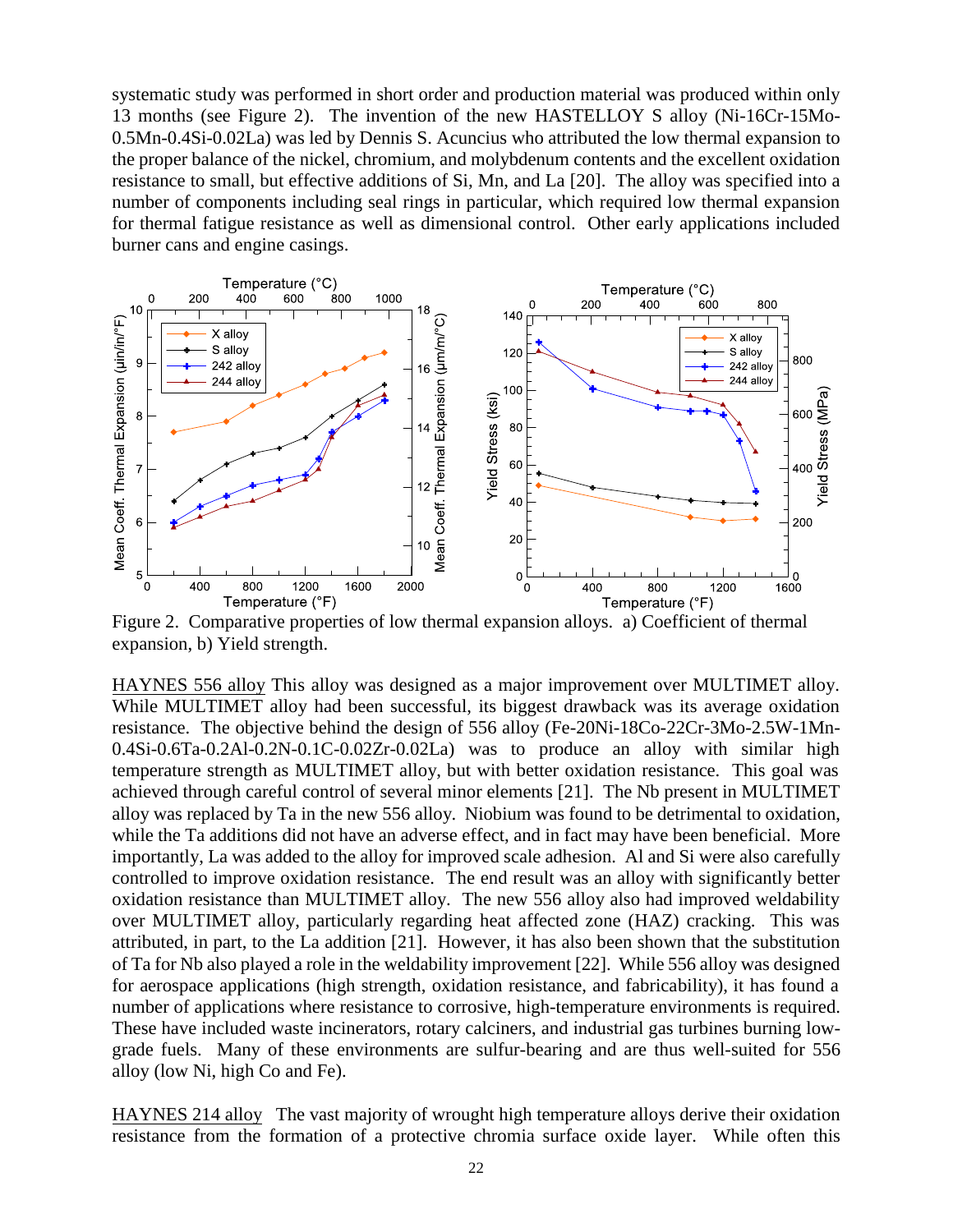provides adequate protection, sometimes surface coatings are applied for additional oxidationresistance. These include the NiCrAlY-type coatings, so-called due to their compositional makeup. These coatings protect through the formation of an alumina surface oxide layer which is considerably more protective than chromia. The novel concept behind HAYNES 214 alloy (Ni-16Cr-4.5Al-3Fe-0.04C-0.01Y) was to make a wrought, fabricable alloy which could take advantage of this type of oxidation-resistance [23]. To turn this concept into reality, it was necessary to lower the amount of Y, since it was found to result in grain boundary oxidation and incipient melting when present in too high a concentration (the latter issue resulting in problems with cracking during hot working as well as during welding). Another important aspect of this invention was to limit the amount of the gamma-prime phase by limiting the amount of Al to around 4.5 wt.%, as well as the inclusion of around 3 wt.% Fe which lowers the gamma-prime solvus and reduces its embrittling characteristics. The result of the development program was a success, and HAYNES 214 alloy is well-known as the most oxidation-resistant alloy available as a conventionally produced sheet product. The alloy can indeed be fabricated and welded, but it is necessary to take precautions to alleviate potential effects of gamma-prime formation. The modest strength of the alloy at very high temperatures (generally where oxidation-resistance is the most needed) does limit it to applications where strength is not as important. Gas turbine applications for 214 alloy include honeycomb seals and combustor splash plates. In other industries, 214 alloy has been used in burner assemblies, furnace hardware (including mesh belts), refractory anchors, and fume hoods.

HAYNES 230 alloy In the 1970's, the "cobalt crisis" led to multiple efforts to develop alloys with reduced Co levels. One such effort resulted in the invention of HAYNES 230 alloy (Ni-22Cr-14W-2Mo-0.5Mn-0.4Si-0.1C-0.02La) [24-26], perhaps the premier solid-solution strengthened alloy currently available today. The success of the invention by Dr. Dwaine L. Klarstrom went beyond achieving the basic goal to develop an alloy with excellent high-temperature strength while having no Co requirement. The new alloy also possessed significantly improved thermal stability compared to alloys such as 188 alloy and HASTELLOY X alloy. Remarkably, 230 alloy has been demonstrated to be free of deleterious phases even after 50,000 hours of thermal exposure [27]. Moreover, the oxidation resistance of the new 230 alloy was superb, surpassing or equaling all other chromia-formers in its alloy class [28-29]. The alloy is resistant to grain growth at even very high temperatures, as evidenced by its very high annealing temperature, 2250ºF (1230ºC). Even with such a high annealing temperature, 230 alloy has a relatively fine grain size which has beneficial effects on its low cycle fatigue (LCF) resistance [30]. With this impressive combination of properties, 230 alloy has found application in numerous gas turbine components such as combustors, transition ducts, flameholders, nozzles, injectors, and thermocouple sheaths. Other applications have included high temperature heat exchangers, furnace retorts, recuperator internals, heat treating hardware, burner components, nitric acid support grids, and many more.

# **Haynes International (1989 to 2000)**

Haynes International became an independent company for the first time since 1920 when the sale of Cabot Corporation's Kokomo-based wrought products component was completed in 1989. The wear technology component, including the Stellite trademark, had been sold separately. Fortunately, the R&D facilities in Kokomo remained intact as part of Haynes International's corporate headquarters complex. Several new and ongoing alloy developments were completed during the first few years of the new corporate structure. A list of the alloys developed by the company during this time is given in Table V along with the inventor names and patent information.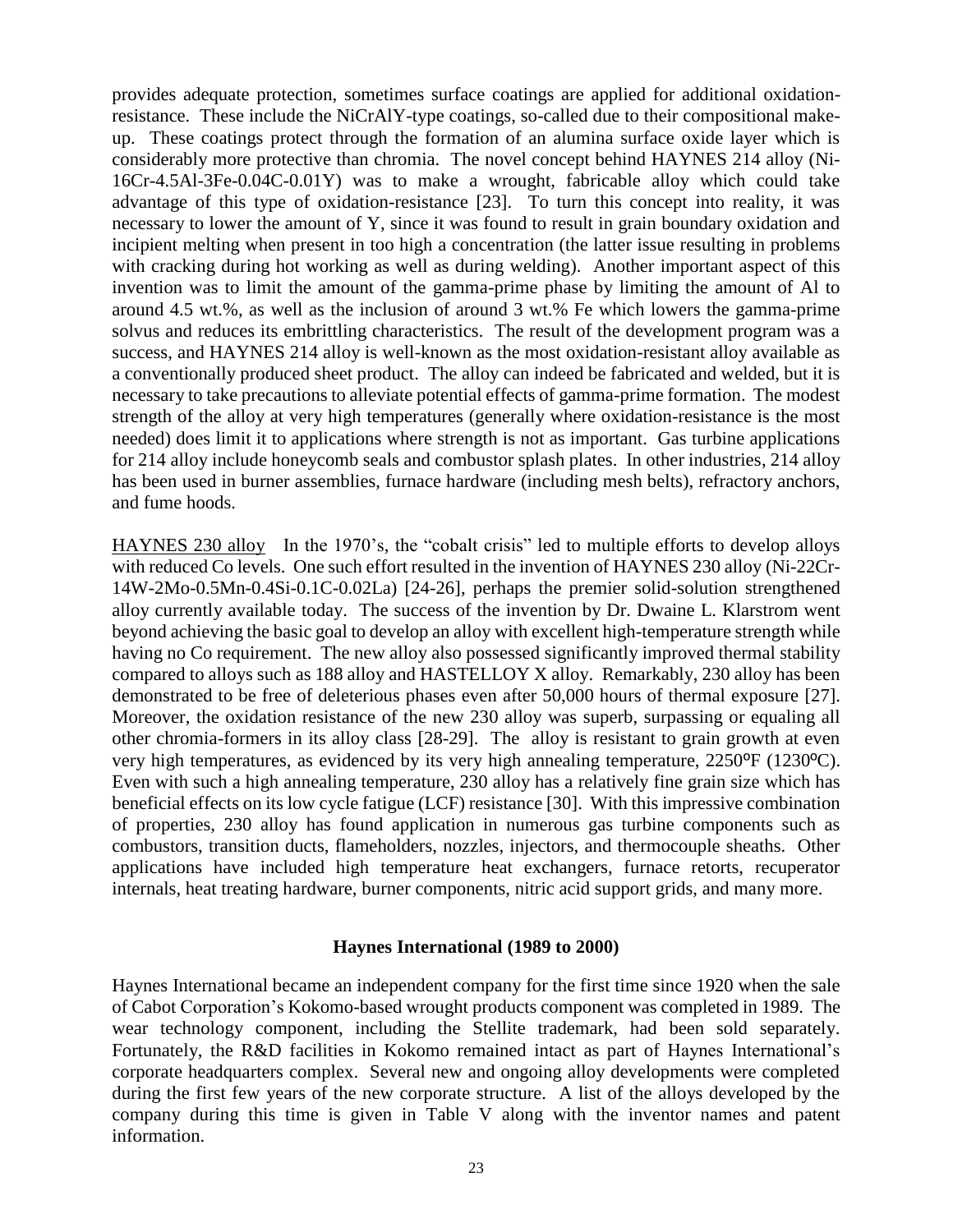| Alloy          | Inventor(s)                                                    | Location | U.S. Patent No.        | <b>Issue Date</b> |
|----------------|----------------------------------------------------------------|----------|------------------------|-------------------|
| 242            | Michael F. Rothman,<br>Hani M. Tawancy                         | Kokomo   | 4,818,486              | 1989              |
| <b>HR-120</b>  | Michael F. Rothman,<br>Dwaine L. Klarstrom,<br>George Y. Lai   | Kokomo   | 4,853,185<br>4,981,647 | 1989<br>1991      |
| <b>ULTIMET</b> | Paul Crook,<br>Aziz I. Asphahani,<br><b>Steven J. Matthews</b> | Kokomo   | 5,002,731              | 1991              |
| $D-205$        | Narasi Sridhar                                                 | Kokomo   | 5,063,023              | 1991              |
| $C-2000$       | Paul Crook                                                     | Kokomo   | 6,280,540              | $2001*$           |
| $B-3$          | Dwaine L. Klarstrom                                            | Kokomo   | 6,503,345<br>6,610,119 | 2003*<br>2003*    |

Table V. Wrought Alloys Developed from 1989 to 2000

\*While the C-2000 and B-3 alloy patents were issued after 2000, they were commercially introduced in the 1990's.

HAYNES 242 alloy One of the more interesting alloys invented by Haynes International was 242 alloy. This low-thermal expansion alloy was the first alloy designed to be intentionally strengthened through heat treatment by the  $Ni<sub>2</sub>(Mo,Cr)$  phase [31-33]. This phase had been previously been observed in several Ni-Cr-Mo alloys (C-276, S, and C-4 alloys) after long term thermal exposures, but prior to 242 alloy had not been utilized for intentional strengthening due to the lengthy aging treatments required to form. The composition of 242 alloy (Ni-25Mo-8Cr) was selected to allow for full hardening within 48 hours. The vast majority of age-hardenable nickelbase alloys are strengthened by the gamma-prime phase, which is an effective strengthener, but can be susceptible to overaging, reduce ductility, and can lead to difficulties in fabrication and welding. In contrast, the  $Ni<sub>2</sub>(Mo,Cr)$  precipitates (often referred to as long range ordered (LRO) domains) in 242 alloy do not overage, do not significantly lower ductility, and are sluggish to form, thus allowing sufficient time for heating and cooling operations during the manufacture of components to occur without strengthening. The result is a very strong, ductile, fabricable, and weldable alloy. Moreover, the alloy has enough Cr to provide sufficient oxidation resistance so that that it can be placed into service without a coating. As a result of these properties, combined with a low coefficient of thermal expansion, 242 alloy has been used frequently as a seal ring material in gas turbine engines. The success of 242 alloy has led to a new family of  $Ni<sub>2</sub>(Mo,Cr)$ strengthened alloys which includes the recent C-22HS and 244 alloys.

HAYNES HR-120 alloy The HAYNES HR-120 alloy was developed as a significant improvement (in terms of creep strength) over austenitic Fe-Ni-Cr and Ni-Cr-Fe type alloys, such as 800H and 600, respectively. HR-120 alloy (Fe-37Ni-25Cr-0.7Nb-0.7Mn-0.6Si-0.2N-0.05C) achieves its excellent creep strength from the formation of effective niobium-rich and chromiumrich nitrides and carbonitrides [34]. The high Cr level also provides very good oxidation resistance. Figure 3 provides comparative rupture strength and oxidation resistance data for HR-120 vs. several solid-solution strengthened superalloys. Additional characteristics of HR-120 alloy include good resistance to sulfidizing, carburizing, and hot corrosion environments. Applications in the gas turbine industry include the shrouds, struts, and stators for large frame industrial turbines and in microturbine recuperators. The alloy has also been used in a variety of industrial heating components, such as heat treat baskets, retorts, mesh belts, and hinge pins.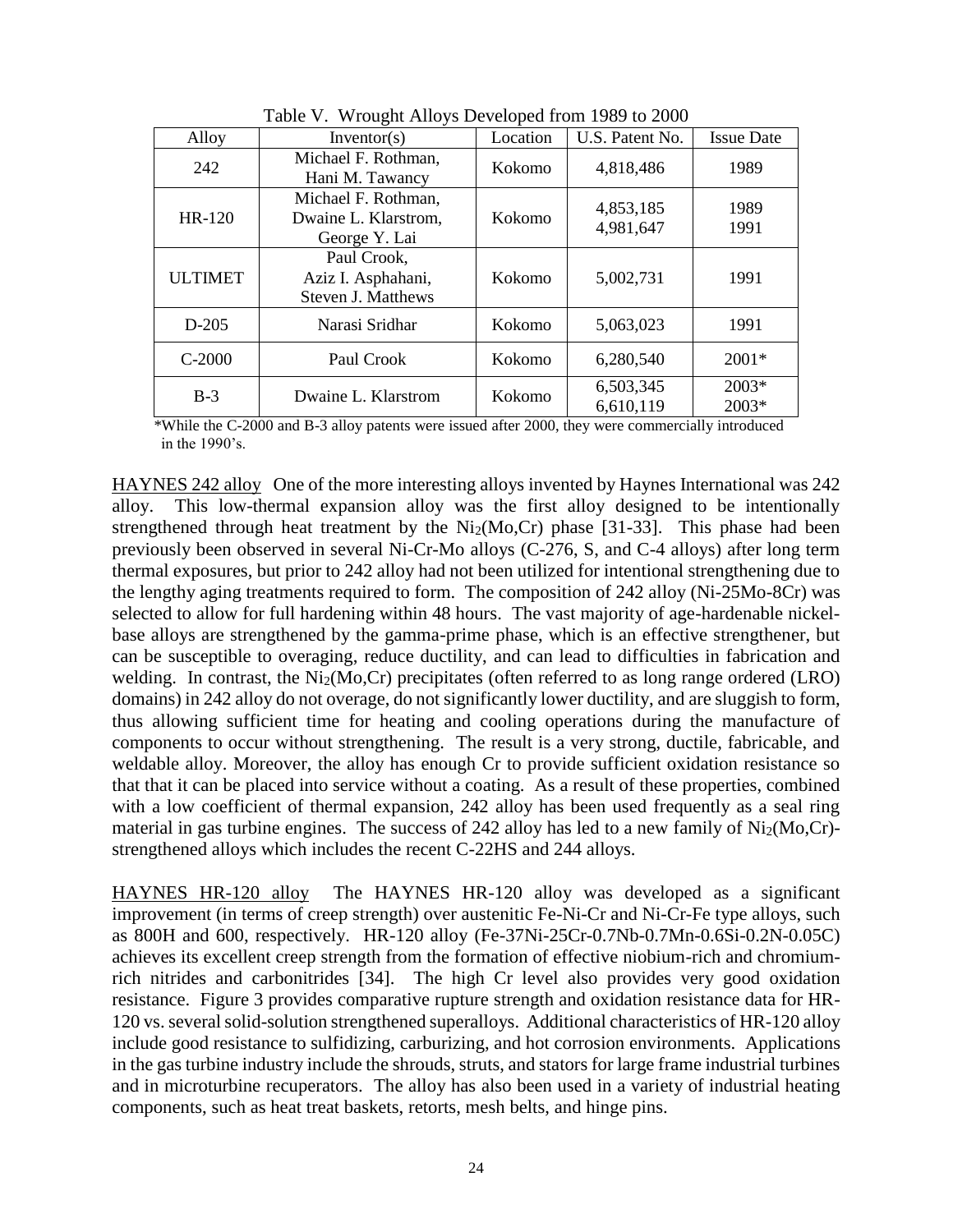

Figure 3. Comparative properties of several modern solid-solution strengthened superalloys. a) 1000 hour rupture strength, b) oxidation resistance (1008 hour, 2000ºF(1093ºC), cycled weekly)

### **Haynes International, 21st Century (2001 to Present)**

After the invention of the HASTELLOY B-3 and C-2000 alloys (patents for both submitted in 1994), there followed a period of significantly limited alloy development activity with no new patent application filings for a period of 8 years. The revival of the alloy development activities in the late 1990's was overseen by Michael F. Rothman, V.P. of Engineering and Technology from 1995 to 2005. Subsequently, over the last 12 years Haynes International introduced 8 new alloys, both high-temperature and corrosion-resistant. A list of the first 7 of these alloys is given in Table VI along with the inventor names and patent information. The latest alloy, the metal dusting and corrosion resistant HAYNES HR-235 alloy, was introduced in 2013.

| Alloy             | Inventor(s)                                                 | Location | U.S. Patent No. | <b>Issue Date</b> |
|-------------------|-------------------------------------------------------------|----------|-----------------|-------------------|
| $G-35$            | Paul Crook                                                  | Kokomo   | 6,740,291       | 2004              |
| $C-22HS$          | Lee M. Pike                                                 | Kokomo   | 6,860,948       | 2005              |
| <b>HYBRID-BC1</b> | Paul Crook                                                  | Kokomo   | 7,785,532       | 2010              |
| 282               | Lee M. Pike                                                 | Kokomo   | 8,066,938       | 2011              |
| $NS-163$          | S. Krishna Srivastava                                       | Kokomo   | 8,075,839       | 2011              |
| $HR-224$          | Dwaine L. Klarstrom,<br>Steven J. Matthews,<br>V. R. Ishwar | Kokomo   | 8,506,883       | 2013              |
| 244               | Lee M. Pike.<br>S. Krishna Srivastava                       | Kokomo   | 8,545,643       | 2013              |

Table VI. Wrought Alloys Developed from 2001 to Present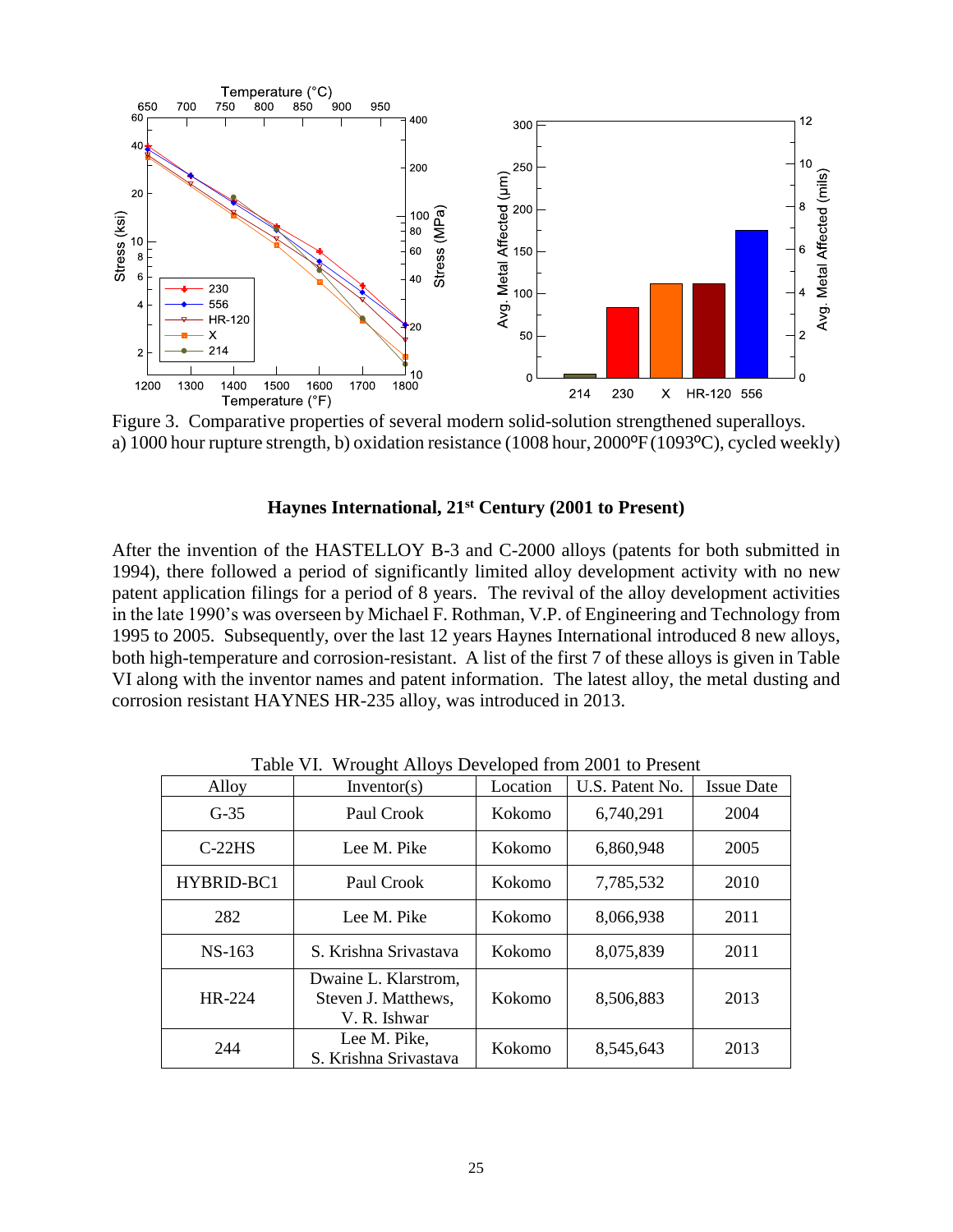HAYNES 282 alloy The driving force for the development of 282 alloy was the need for a gamma-prime strengthened superalloy with both excellent creep strength and fabricability. Additionally, it was desired that the alloy should have good thermal stability. The currently existing gamma-prime strengthened superalloys suffered from either relatively low creep strength (263 alloy) or limited fabricability (Waspaloy and R-41 alloy). It was discovered that by controlling the gamma-prime content to an intermediate level, a balance between strength and fabricability could be achieved [35-36]. Furthermore, to achieve the requisite creep-rupture strength (and maintain good thermal stability) it was further necessary to carefully control the solid-solution strengthening element, Mo. The result was HAYNES 282 alloy (Ni-20Cr-10Co-8.5Mo-2.1Ti-1.5Al-0.06C), which has creep strength surpassing Waspaloy alloy and approaching R-41 alloy, despite having considerably lower gamma-prime content than either of these alloys (see Figure 4a). Not surprisingly, the creep strength of 282 alloy is also superior to the lower gamma-prime content 263 alloy. The superior weldability of 282 alloy is illustrated in Figure 4b, where the results of the controlled heating rate tensile (CHRT) test are provided. The CHRT test, an adaptation by Haynes [37] of a test first designed by Rocketdyne [38], measures as-annealed, intermediate temperature elongation as an indicator of resistance to strain age cracking, a problem often associated with gamma-prime containing alloys. As shown, 282 alloy has considerably higher elongation than either Waspaloy alloy or R-41 alloy, indicating its greater resistance to strain-age cracking. Since its introduction, reported customer experiences with welding 282 alloy have been overwhelmingly positive and the alloy has been successfully welded into several different configurations, included dissimilar alloy combinations. Applications for 282 alloy include turbine cases, transition ducts, combustors, and others.



Figure 4. Comparative properties of 282 alloy vs. other fabricable gamma-prime strengthened superalloys. a) 1% Creep strength, b) CHRT test (resistance to strain-age cracking).

HAYNES NS-163 alloy Advances in fabricable superalloys, particularly those produced in sheet form, have primarily focused on properties other than creep-rupture strength, for example, oxidation, fabricability, and strategic element content. For decades, HAYNES 25 alloy was the fabricable sheet alloy with the greatest creep-rupture strength. While the ODS alloys did possess both excellent creep strength and oxidation resistance, they were certainly not "readily" fabricable - a direct result of the presence of the strengthening oxide dispersions. The concept behind NS-163 alloy (Co-28Cr-21Fe-8Ni-1.3Ti-1Nb-0.1C) was to create an alloy which could be produced into a component in a conventional manner (ingot metallurgy, hot/cold working, cold forming, and/or welding) prior to being imparted with excellent strength [39]. The final step in fabrication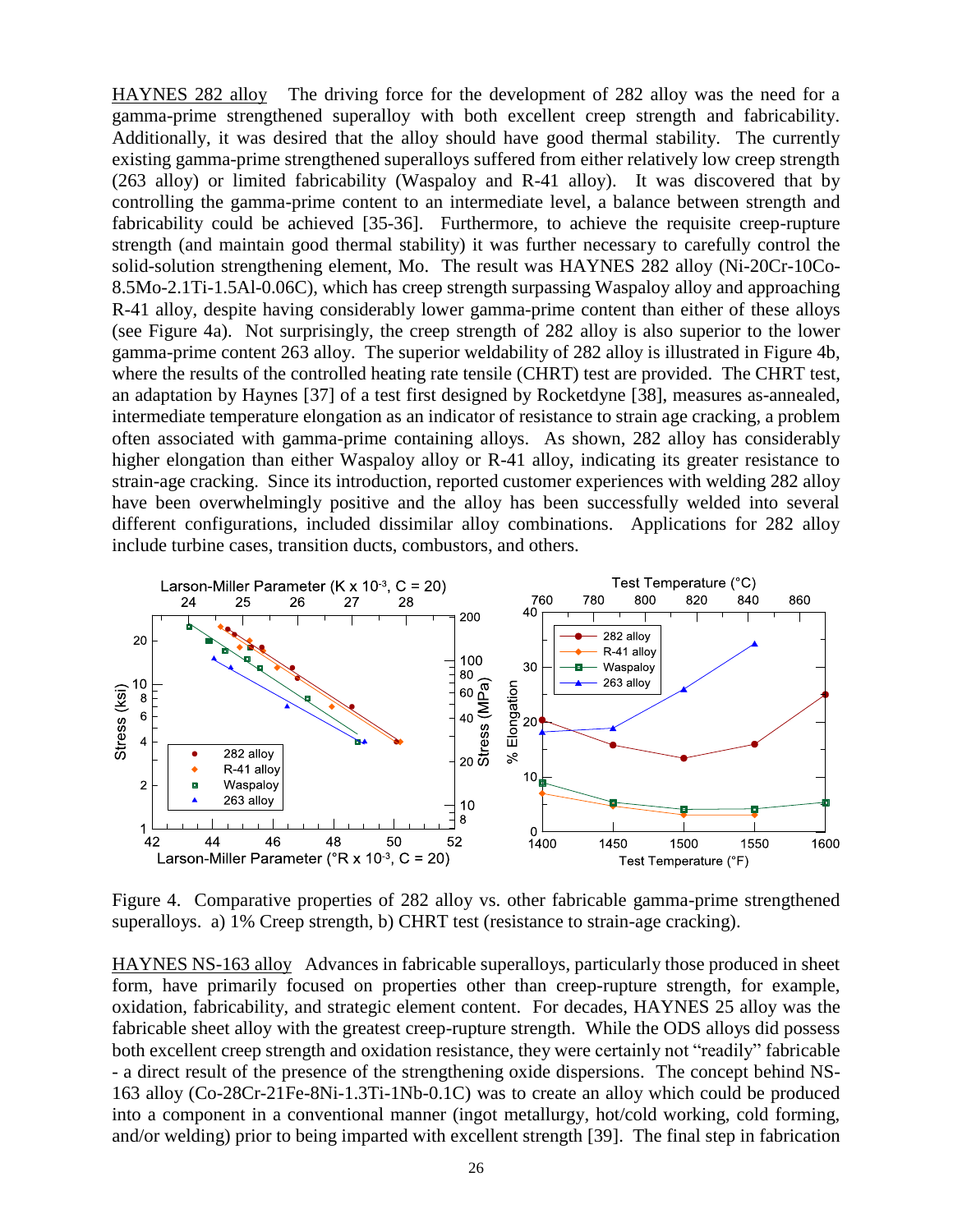of an NS-163 component would be a gas nitriding heat treatment which results in a thru-thickness dispersion of strengthening Ti- and Nb-rich nitrides (see Figure 5a). Due to the nature of this process, it is restricted to product forms with a relatively small cross-section, such as sheet, wire, and powder. After nitriding, the creep-rupture strength of the alloy far surpasses any other fabricable superalloy (see Figure 5b). The stability of the nitrides maintains the excellent creeprupture strength of the alloy to temperatures as high as  $2200^{\circ}F (1204^{\circ}C)$ . The alloy is a candidate for a number of gas turbine components which could be made from sheet, and its high creepstrength may allow for gas turbines to be operated at temperatures previously not achievable.



Figure 5. a) Typical optical micrograph of NS-163 alloy in the as-nitrided condition, b) Comparative 1000 hour rupture strength.

HAYNES HR-224 alloy The recently introduced HR-224 alloy was designed to address one of the limitations of 214 alloy – its fabricability. While it is certainly possible to fabricate components out of 214 alloy, the precipitation of relatively large amounts of the gamma-prime phase can make it challenging. To alleviate this issue, HR-224 alloy (Ni-27.5Fe-20Cr-3.6Al-0.3Ti-0.3Si-0.05C) was developed with a lower Al content and a greater Fe content than 214 alloy. The result is a much more fabricable alloy with the same excellent oxidation resistance. The oxidation behavior has been recorded in several oxidizing environments, including flowing air, water vapor, and combustion gases at temperatures ranging from 1400 to 1800ºF (760 to 982ºC) [40]. In all cases the formation of the protective alumina layer provided excellent oxidation resistance. Recent data suggests the alloy maintains excellent oxidation at temperatures as high as  $2200^{\circ}F (1204^{\circ}C)$ . However, at such high temperatures the alloy may be limited to non-load bearing applications due to its relatively low creep strength at temperatures above the gamma-prime solvus. Potential applications for the alloy include microturbine recuperators, heat exchangers, catalytic converters, strand annealing tubes, and heat shields.

HAYNES 244 alloy The latest patented alloy developed by Haynes International is 244 alloy (Ni-22.5Mo-8Cr-6W), commercially introduced in 2012 [41]. The new low thermal expansion alloy provides a significantly increased upper service temperature compared to 242 alloy. The invention was based on the discovery that partial W substitutions for Mo partition to the LRO domains and increase the order-disorder temperature to greater than 1400ºF (760ºC) [42]. As a result, the yield strength (Figure 2b), creep-rupture strength, and LCF resistance of 244 alloy at 1400<sup>o</sup>F (760<sup>o</sup>C) are much superior to 242 alloy. The  $Ni<sub>2</sub>(Mo,Cr,W)$  domains do not appear to be susceptible to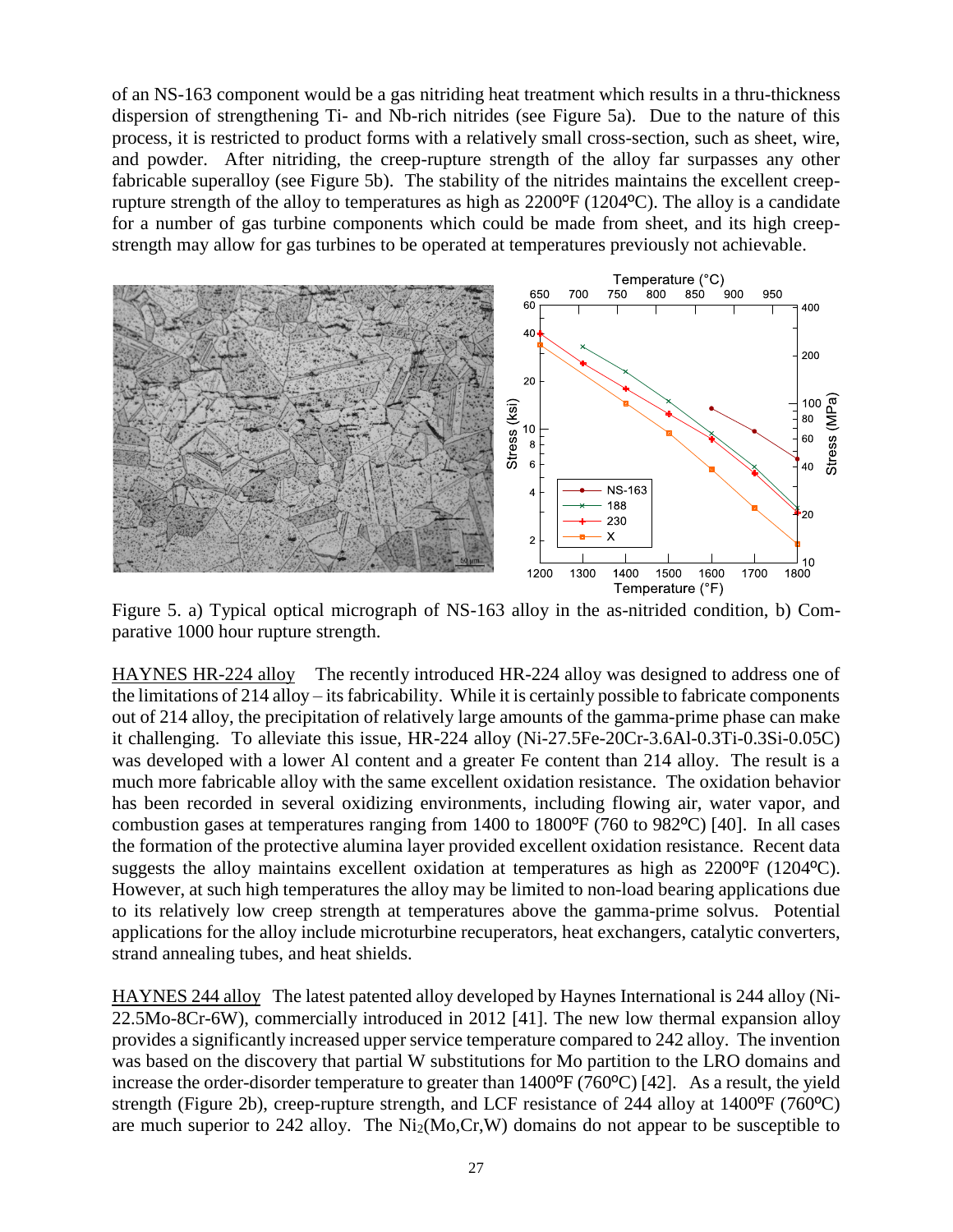overaging, with the high temperature strength of the alloy being retained even after 8,000 hours at 1400ºF (760ºC). Another benefit of W is that it is more effective than Mo in lowering the coefficient of thermal expansion (see Figure 2a). The new alloy is being considered for gas turbine applications, including turbine cases and seal rings in engines where operating temperatures are being raised beyond current capabilities.

#### Future Alloy Development

Haynes International has a storied history, spanning over a century, of invention and development of new alloys to meet ever changing and increasingly demanding materials requirements. The company remains committed to the relentless pursuit of these challenges. Recent investments in the Research and Technology (R&T) department, including both laboratory equipment and technical personnel, have positioned the company well to continue its tradition of innovation well into the  $21<sup>st</sup>$  century.

## **Acknowledgements**

The author would like to thank Dr. Krishna Srivastava, Dr. Paul Crook, and Dr. Keith Kruger for reviewing this manuscript and providing useful input.

## **References**

- 1. R. D. Gray, *Stellite: A History of the Haynes Stellite Company 1912-1972*, (Kokomo, IN: High Temperature Materials Division, Cabot Corporation, 1981).
- 2. R. D. Gray, *Alloys and Automobiles: The Life of Elwood Haynes*, (Indianapolis: Indiana Historical Society, 1979).
- 3. P. S. Lewis, "Wrought Alloy Plant History" (Haynes International Internal Document, 1968).
- 4. Sales Alloy Manual, "HASTELLOY alloy W", 1960.
- 5. R. B. Leonard, "HASTELLOY Alloy C-276 White Paper" (Haynes International Technical File, 1967).
- 6. C. G. Chisholm, "Comments Contributed", Appendix II in *Stellite: A History of the Haynes Stellite Company 1912-1972*, (Kokomo, IN: High Temperature Materials Division, Cabot Corporation, 1981).
- 7. *Stellite Digest*, 27 (3) (Kokomo, IN: Cabot Corporation, Kokomo, IN, 1976).
- 8. Haynes International Publication No. H-1064H, 1993.
- 9. M. F. Rothman, "Modern Alloys in Gas Turbines", *World Aerospace Profile 1988*, (London: Sterling Publications Limited, 1988).
- 10. W. O. Binder, "The Development of Low-Carbon N-155 Alloy for Gas-Turbine Construction", *Journal of the Iron and Steel Institute*, 167-2 (1951), 121.
- 11. F. S. Badger, "Developments in Stellite Technology", Appendix I in *Stellite: A History of the Haynes Stellite Company 1912-1972*, (Kokomo, IN: High Temperature Materials Division, Cabot Corporation, 1981).
- 12. H. R. Spendelow, Jr. and W. O. Binder, "Co-Base Sheet Alloys for High-Temperature Service" (Haynes International Technical File, 1949).
- 13. W. O. Binder and H. R. Spendelow, Jr., "A Co-Base Sheet Alloy for High-Temperature Service" (Haynes International Technical File, 1949).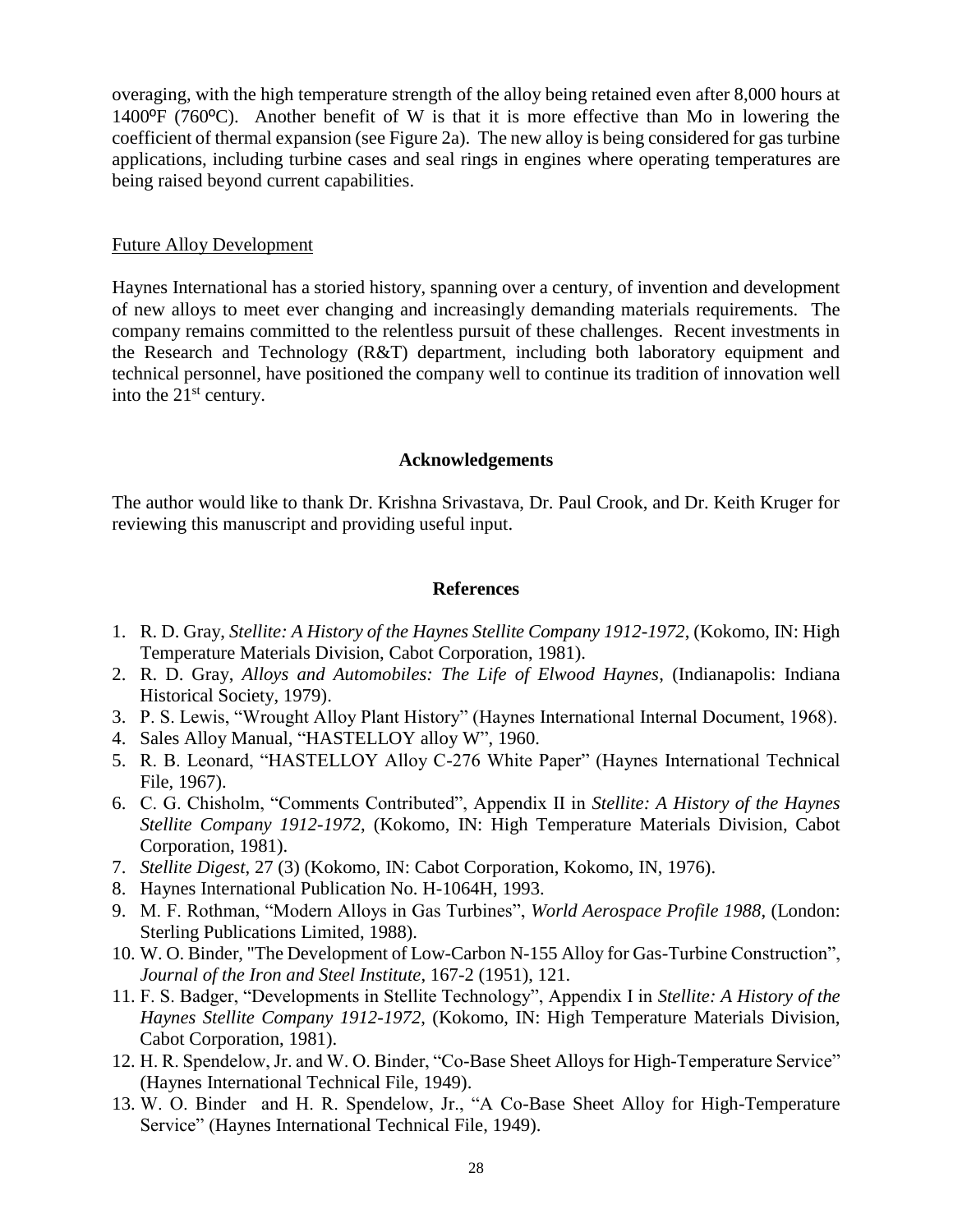- 14. J. M. Hoegfeldt, "Interim Report of a Relatively Low Alloy Content Wrought Alloy, Hastelloy Alloy X", (Haynes International Technical File, 1951).
- 15. E. J. Bickel, F. G. Hodge, D. A. Kingseed, D. L. Klarstrom, H. J. Klein, M. F. Rothman, C. J. Sponaugle, "Celebrating a Tradition of Innovation", (Kokomo, IN: Haynes International, 2012).
- 16. R. B. Herchenroeder, S. J. Matthews, J.W. Tackett, and S.T. Wlodek, *Cobalt*, 54 (1972), 3-13.
- 17. R. B. Herchenroeder, "Haynes Alloy No. 188 Aging Characteristics", *International Symposium on Structural Stability in Superalloys*, (Seven Springs, PA: TMS, 1968), 460-500.
- 18. L. M. Pike and S. K. Srivastava, "Long Term Thermal Stability of Several Gas Turbine Alloys", ASME Paper No. GT2005-68959 (2005).
- 19. D. S. Acuncius, "The Development of the Low Expansion Nickel-Base Alloys: HASTELLOY alloy S and HASTELLOY Developmental Alloy T" (Haynes International Technical File, 1974).
- 20. D. S. Acuncius, "High Temperature Superalloys for Use in the Gas Turbine Industry" (Haynes International Technical File, 1977).
- 21. R. B. Herchenroeder, 'Major Effects of Minor Alloying Elements on an Oxidation Resistant Fe-Ni-Cr-Co Alloy (HAYNES alloy No. 556)", Proceedings of the Petten International Conference on *Behavior of High Temperature Alloys in Aggressive Environments*, (London: The Metals Society, 1979).
- 22. S. J. Matthews, "Improved MULTIMET alloy Weld Filler Metal", (Haynes International Technical File, 1974).
- 23. R. B. Herchenroeder, G. Y. Lai, and K. V. Rao, "A New, Wrought, Heat-Resistant Ni-Cr-Al-Fe-Y Alloy", *Journal of Metals*, 35 (11) (1983), 16-22.
- 24. D. L. Klarstrom, H. M. Tawancy, D. E. Fluck, and M. F. Rothman, "A New Gas Turbine Combustor Alloy", ASME Paper No. 84-GT-70 (1984).
- 25. H. M. Tawancy, D. L. Klarstrom, and M. F. Rothman, "Development of a New Nickel-Base Superalloy", *Journal of Metals*, 36-9 (1984), 58-62.
- 26. D. L. Klarstrom, "The Development of HAYNES 230 Alloy", *Materials Design Approaches and Experiences*, (Warrendale, PA: TMS, 2001).
- 27. L. M. Pike and S. K. Srivastava, "Thermal Stability of a Ni-Cr-W-Mo Alloy Long-Term Exposures", Presented at EuroSuperalloys 2010, *Advanced Materials Research*, 278 (2011), 327-332.
- 28. S. K. Srivastava, M. J. Newburn, J. P. Cotner, and M. A. Richeson, "Long-Term Oxidation Behavior of Selected High Temperature Alloys" ASME Paper No. GT2007-28269 (2007).
- 29. V. P. Deodeshmukh and S. K. Srivastava, "Long-Term Cyclic Oxidation Behavior of Selected High Temperature Alloys", *Superalloys 2008*, eds. R.C. Reed et al. (Warrendale, PA: TMS, 2008) 689-698.
- 30. S. K. Srivastava and D. L. Klarstrom, "The LCF Behavior of Several Solid Solution Strengthened Alloys Used in Gas Turbine Engines" ASME Paper No. 90-GT-80 (1990).
- 31. S. K. Srivastava and G. Y. Lai, "A New Low-Thermal Expansion, High-Strength Alloy for Gas Turbines", ASME Paper No. 89-GT-329 (1989).
- 32. M. F. Rothman and S. K. Srivastava, "A New Long-Range-Order-Strengthened Superalloy", Haynes International Publication No. H-3087.
- 33. S. K. Srivastava, "A Low Thermal Expansion, High Strength Ni-Mo-Cr Alloy for Gas Turbines", *Superalloys 1992*, eds. S.D. Antolovich et al. (Warrendale, PA: TMS, 1992) 227- 236.
- 34. S. C. Ernst and G. Y. Lai, "A New High Strength Fe-Ni-Cr-Nb-N Alloy for Elevated Temperature Applications", *First International Conference on Heat-Resistant Materials*, eds. K. Natesan and D. J. Tillack, (ASM Publication, 1991).